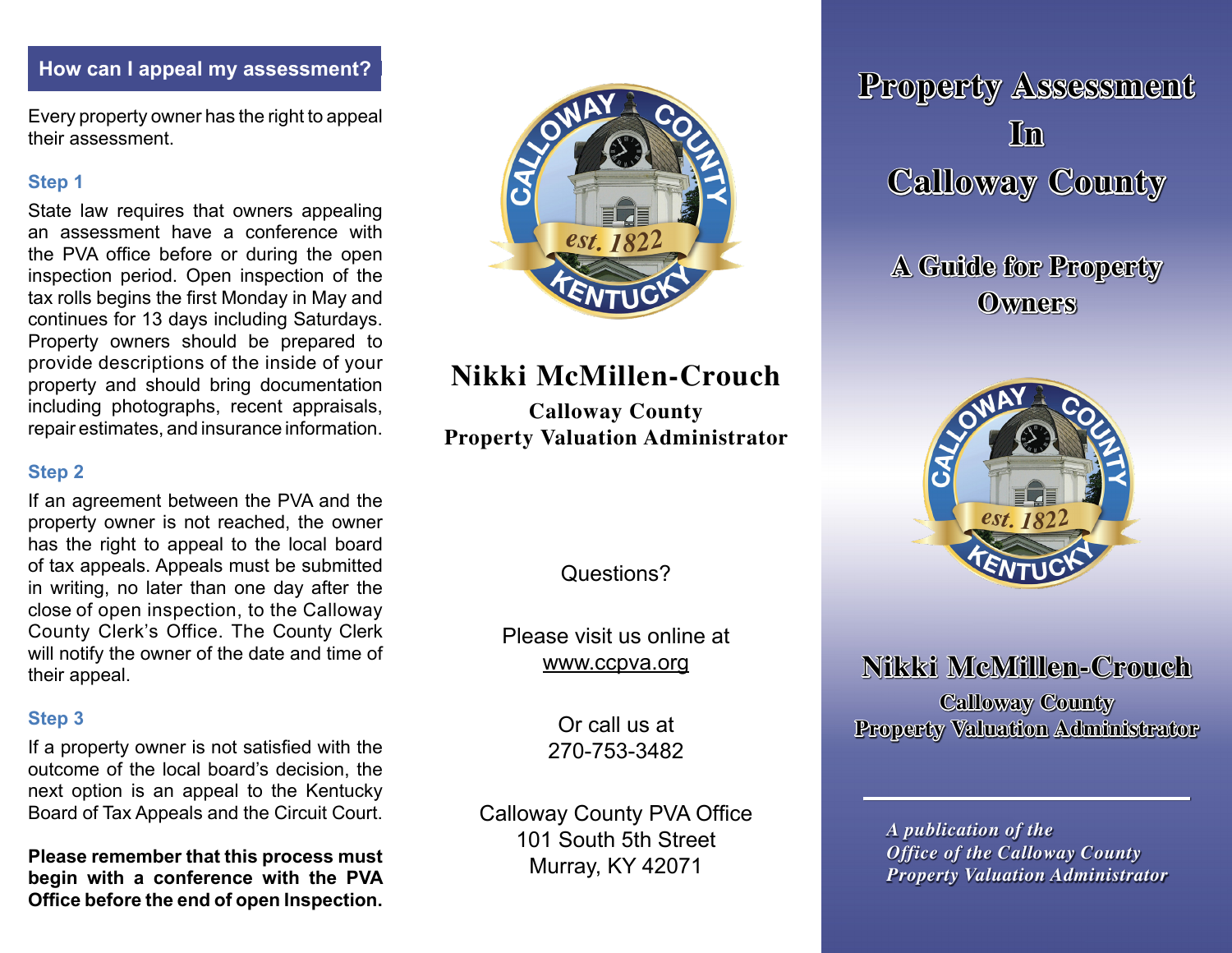# **Why is my property assessed?**

Kentucky law requires all property to be assessed at fair cash value as of January 1, defined by the state constitution as the price the property would bring in a sale between a willing buyer and a willing seller. The Property Valuation Administrator's Office is committed to determining assessment value in a fair and equitable manner.

# **How do you assess my property?**

The Office of the Calloway County Property Valuation Administrator (PVA) evaluates property on an annual basis and re-inspects each parcel at least once every four years. Value is based on factors including additions and/or improvements, location and selling price of comparable properties.

The PVA Office also assesses commercial properties. Those assessments rely on cost and income approaches to estimate market value. The basis of the cost approach is that a willing buyer would not pay more for a property than the cost of acquiring a reasonable substitute. This approach means the value of a parcel equals the sum of the land value plus the depreciated cost of any improvements. The basis of the income approach is that a property's value can be determined by its income potential.

Two factors determine your property tax bill: the assessed value and the tax rate. Tax rates are set by the school district and city, and the county and state governments. The Calloway County PVA Office has no say in determining the tax rates.

## **How do you decide whether to change an assessment?**

Every property in Calloway County is assessed at least once every four years. Those properties are analyzed using statistical and neighborhood analysis in order to maintain uniform and fair assessments. In some cases, assessments of a neighborhood can be increased or decreased by applying real estate trends to those properties.

The value of your property could change depending on several factors. Any property improvements, adding a room, finishing a basement, remodeling, building a garage, will likely increase the value. If a major structural problem develops, such as a foundation crack, the value may decrease.

## **Will my home be physically inspected during a revaluation?**

The PVA is required by KRS 132.690 to physically examine each parcel of taxable real property no less than once every four years. In Calloway County this task is completed by assessors from the PVA office. The assessors have the legal right to measure the exterior dimensions of a structure in the absence of the owner. Assessors may leave characteristic questionnaire cards for the property owner to complete and mail to the PVA Office.

Assisting the assessors by returning the cards may eliminate the need to estimate the finished area, number of bathrooms, and other characteristics of the property.

# **Is help available for senior citizens or disabled property owners?**

Property owners who are 65 or older may be eligible for a **Homestead Exemption**. Once a Homestead Exemption is granted the recipient does not have to reapply, but should notify the PVA Office when they move so the exemption can be transferred to their new property.

The **Disability Exemption** may be available to property owners who have been declared 100% disabled by any public or private retirement system for the previous 12 months.

If an exemption is granted, the PVA Office will subtract the amount of the exemption from the property's assessed value which will lower the property tax. Only one exemption per household can be granted. Application are available online at www.ccpva.org, at the PVA Office, or by calling us at 270-753-3482.

#### **When are assessment notices mailed?**

Notices are mailed in April to owners whose property has been reassessed that year, to allow property owners time to review their property information prior to the open inspection period. Open inspection begins on the first Monday in May and continues for 13 days including Saturdays. Before and during open inspection, all owners can review their properties' current assessment and can conference with the assessor if an appeal is warranted.